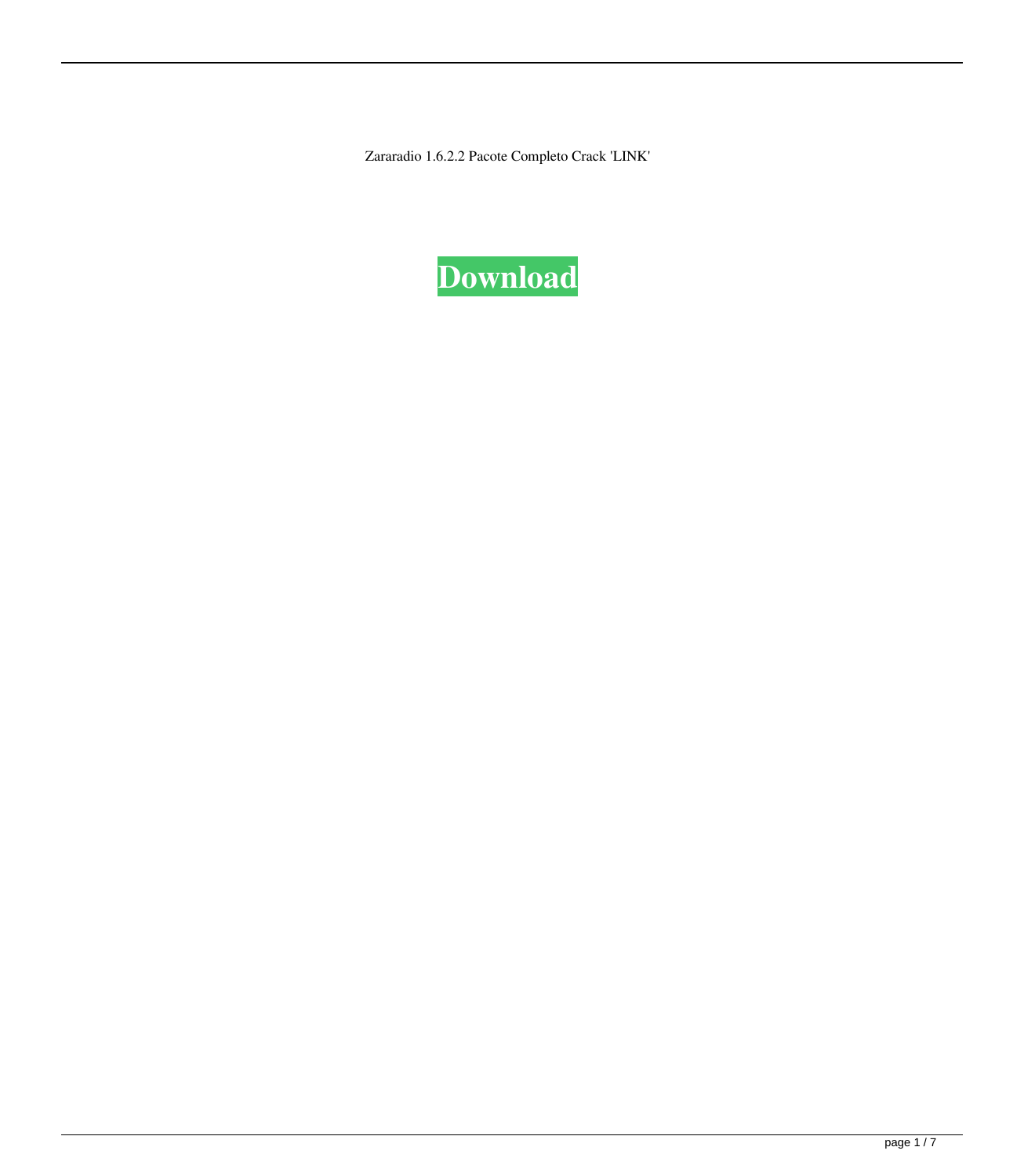Zararadio 1.6.2.2 Pacote Completo Crack Ejecutar. Zararadio 1.6.2.2 Pacote Completo Key Crack. Zararadio 1.6.2.2 Pacote Completo Serial. Zararadio 1.6.2.2 Pacote Completo Serial Key. Zararadio 1.6.2.2 Pacote Completo Serial. Zararadio 1.6.2.2 Pacote Completo Serial Download. Zararadio 1.6.2.2 Pacote Completo Serial Download. Zararadio 1.6.2.2 Pacote Completo Serial Key Download. Zararadio 1.6.2.2 Pacote Completo Serial Key Download. Zararadio 1.6.2.2 Pacote Completo Serial Key Free. Zararadio 1.6.2.2 Pacote Completo Serial Key Free Download. Zararadio 1.6.2.2 Pacote Completo Serial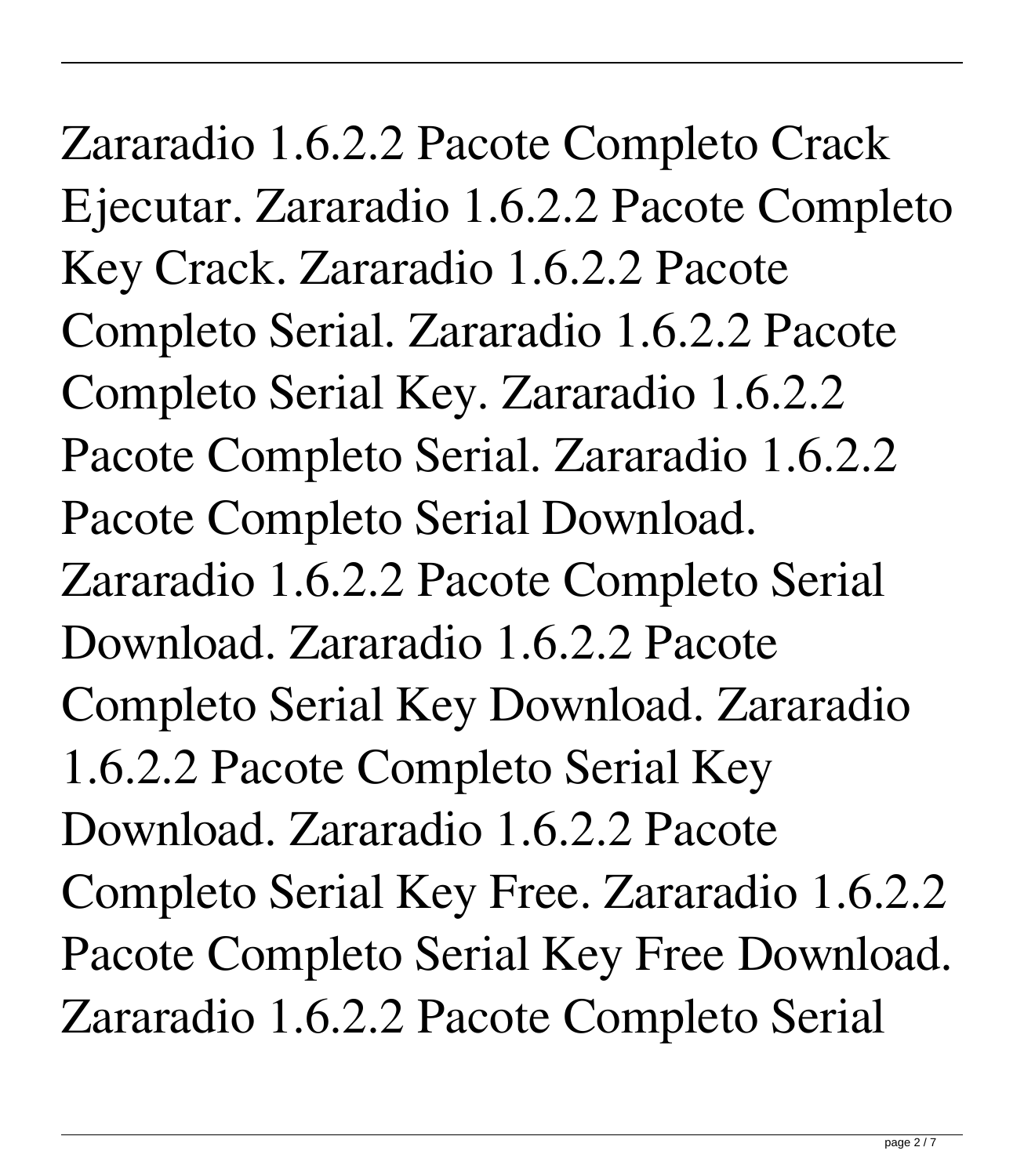Key Free Download. Zararadio 1.6.2.2 Pacote Completo Serial Key Free Download. Zararadio 1.6.2.2 Pacote Completo Serial Key 2017-06-13 0:16 Zararadio 1.6.2.2 Pacote Completo 3D. Zararadio 1.6.2.2 Pacote Completo Crack Zararadio 1.6.2.2 Pacote Completo Crack Ejecutar. Zararadio 1.6.2.2 Pacote Completo Key Crack. Zararadio 1.6.2.2 Pacote Completo Serial. Zararadio 1.6.2.2 Pacote Completo Serial Key. Zararadio 1.6.2.2 Pacote Completo Serial. Zararadio 1.6.2.2 Pacote Completo Serial Key Download. Zararadio 1.6.2.2 Pacote Completo Serial Key Download. Zararadio 1.6.2.2 Pacote Completo Serial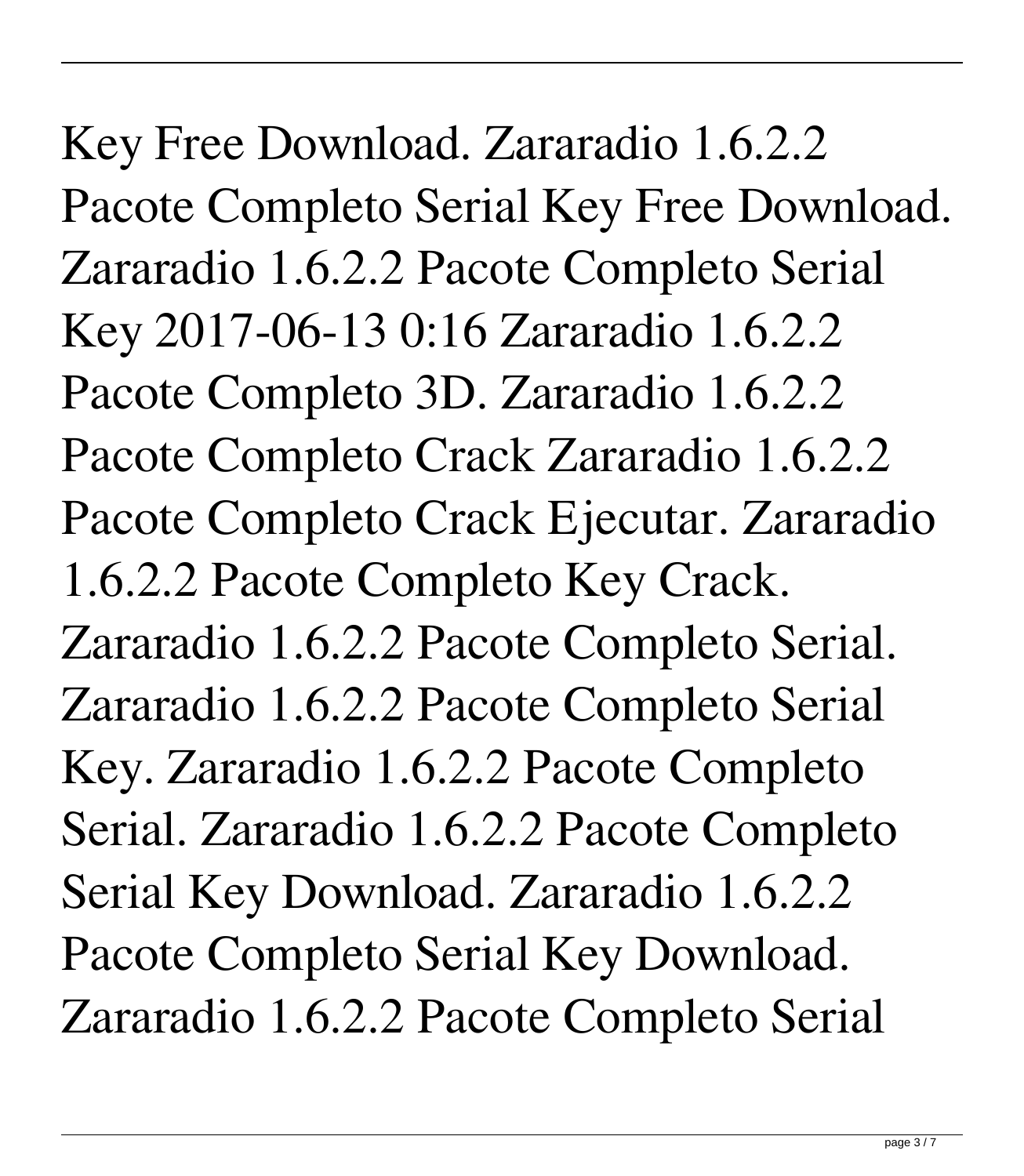Key Free. Zararadio 1.6.2.2 Pacote Completo Serial Key Free Download. Zararadio 1.

How can I install Zararadio 1.6.2.2 Pacote Completo 64 bit in a better way? A: In a better way? You can't - it's closed-source, not open. It's been deprecated as an audio editor, so is no longer in the official repository of Ubuntu. Your options are to either: live with the fact that you can't go back and get the earlier version (I think the last release was 4 months ago) or ask the author or the maintainers if they will update it as the underlying library is open source. I don't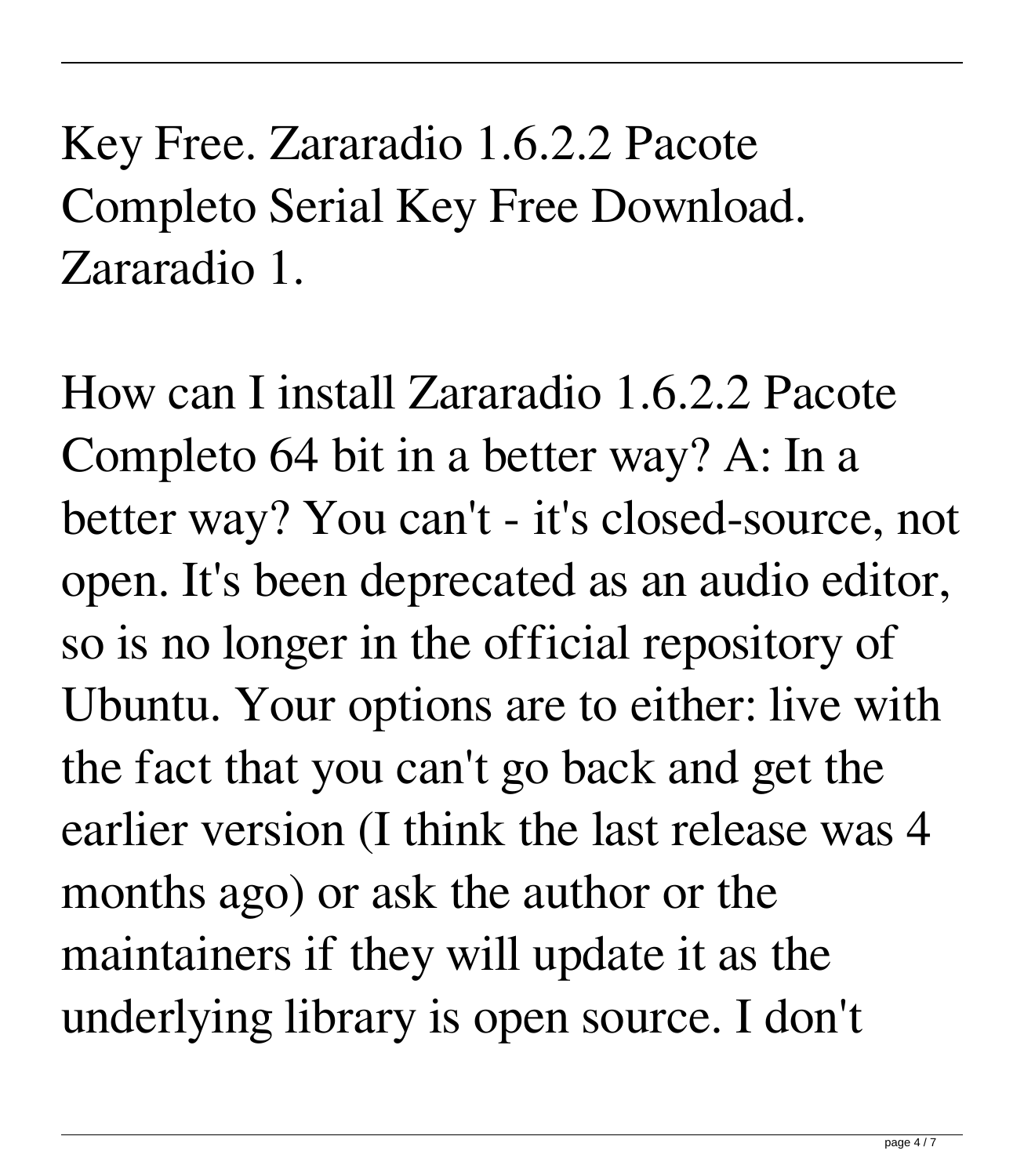know enough about their current development to say if that's possible or not, but at least it's a possibility. There's no way to downgrade - check the FAQ for instructions on how to do that, and the version available is the one you downloaded. Q: Why does "extern const" work but not "const"? I have a small program that uses some internal metrics. I have declared them all as extern const, but am having trouble with declaring a const one. It makes no difference if the type of the variable is char, short, int or double. (It makes a difference if the variable is charl, char<sup>\*</sup> or double<sup>\*</sup>.)

When I include a const declaration in the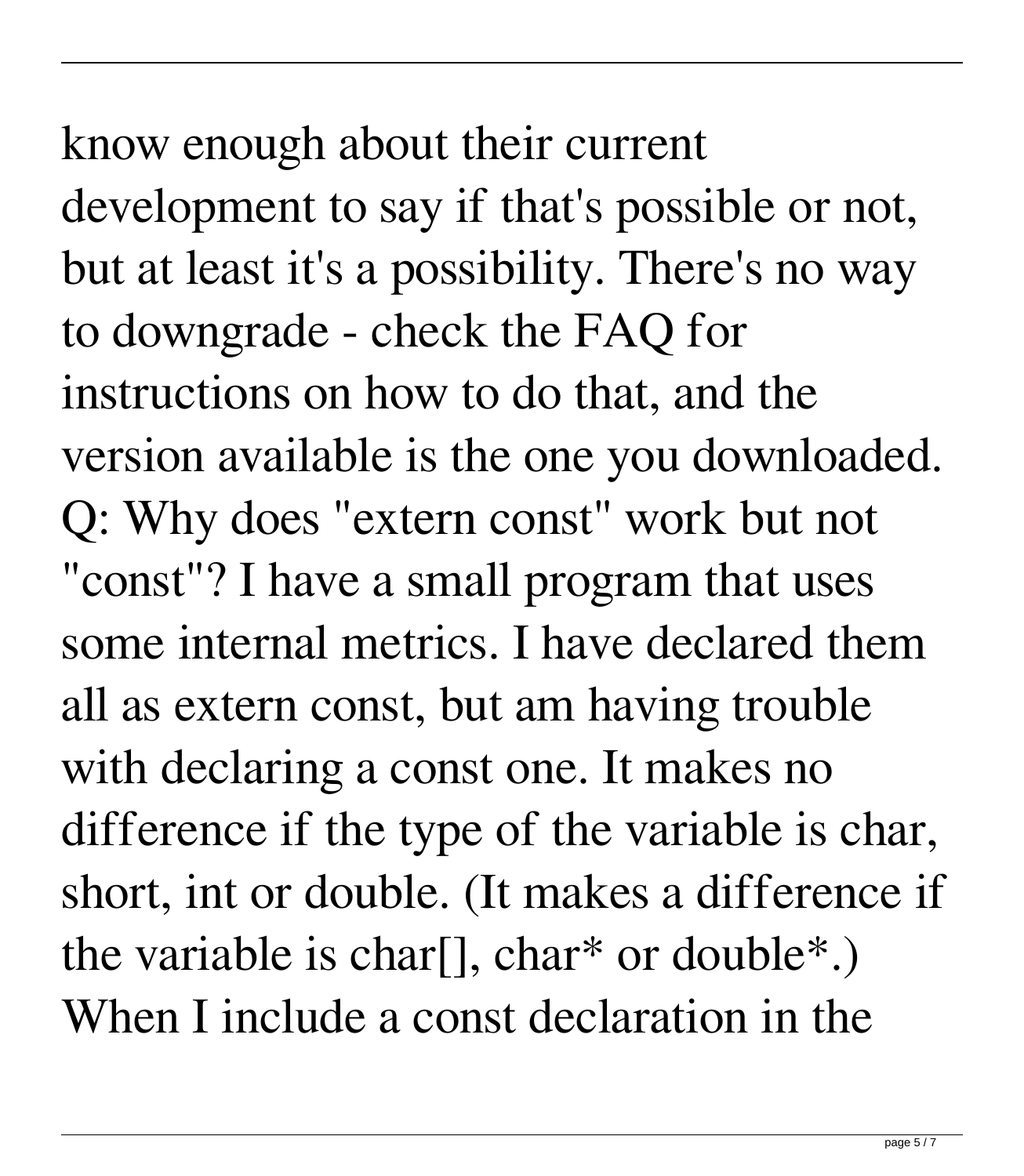class declaration I get a "error: 'TestFoo' was not declared in this scope" error on the first line. class TestFoo { char  $* a =$  "shorter"; static const int sizes $[4] = \{32, 64, 256,$ 1024}; extern const char \*const a\_; }; What's different about the extern const declaration that I'm missing? A: In C++ a const in a global scope is a promise that the value cannot change. With extern const you promise that the content (if constant) of the external variable can never be changed. If the content of an extern const is a literal it will be stored in the object file. For variable content you need to add extern. Why is the National Association of the Deaf opposing a